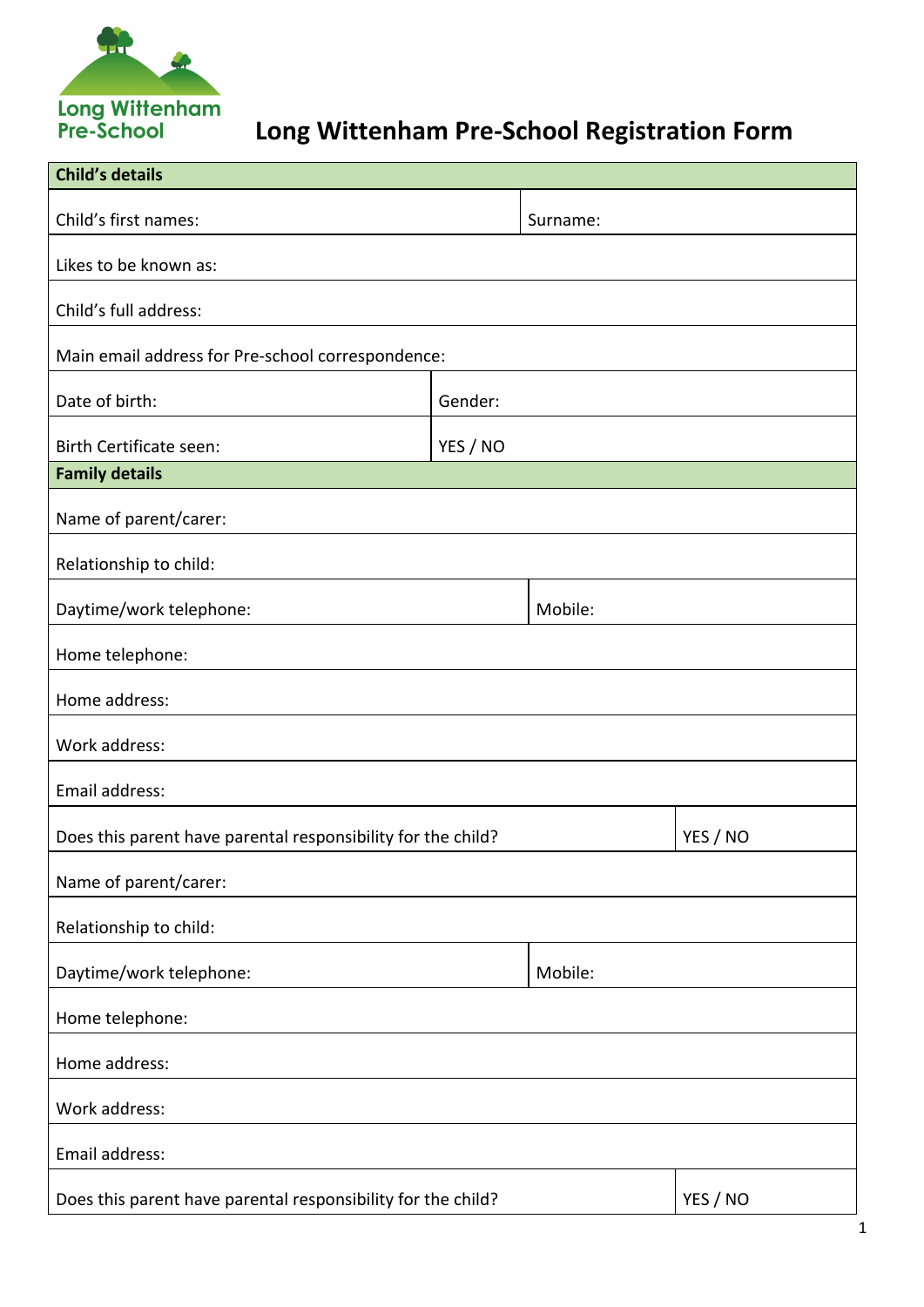| Emergency contact details, if parents are not available, who are authorised to collect the child.<br>Emergency contacts must be local. |
|----------------------------------------------------------------------------------------------------------------------------------------|
| 1) Name:                                                                                                                               |
| Address:                                                                                                                               |
| Telephone number:                                                                                                                      |
| Relationship to child:                                                                                                                 |
| 2) Name:                                                                                                                               |
| Address:                                                                                                                               |
| Telephone number:                                                                                                                      |
| Relationship to child:                                                                                                                 |
| 3) Name:                                                                                                                               |
| Address:                                                                                                                               |
| Telephone number:                                                                                                                      |
| Relationship to child:                                                                                                                 |
| <b>About your child</b>                                                                                                                |
| Does your child have previous experience of attending a childcare setting? If yes please specify:                                      |
| Are your child's immunisations up to date?                                                                                             |
| Does your child have any on-going medical conditions? If yes please specify:                                                           |
| Does your child have any known allergies or food intolerance? If yes please specify:                                                   |
| Does your child have any special needs or disabilities? If yes please specify:                                                         |
| Are any of the following in place for your child?                                                                                      |
| SEN action plan                                                                                                                        |
| Education, Health and Care Plan                                                                                                        |
| What special support will they require in our setting?                                                                                 |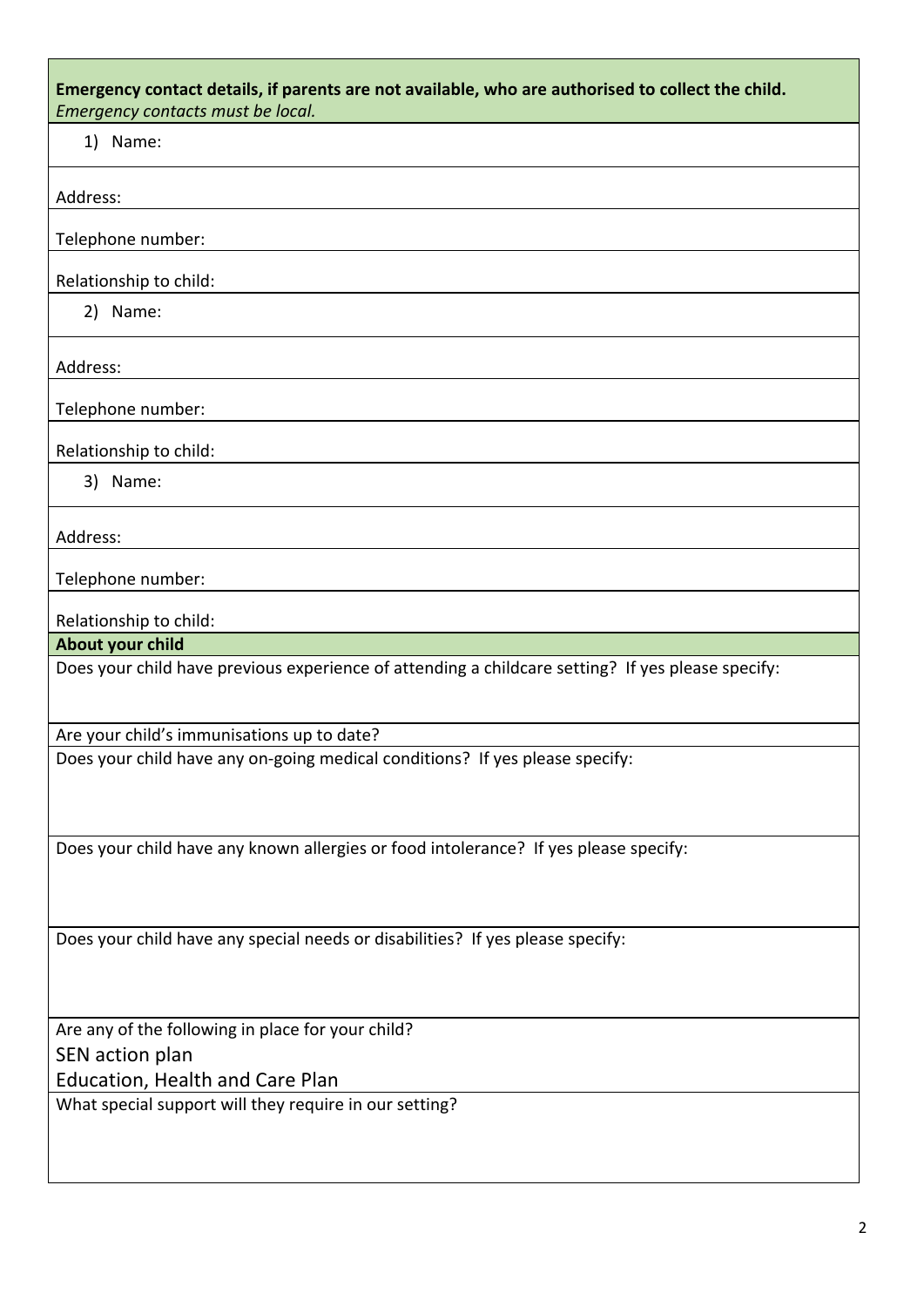| Details of Professionals involved with your child:                                                                              |                 |          |  |  |
|---------------------------------------------------------------------------------------------------------------------------------|-----------------|----------|--|--|
| Doctor's Name                                                                                                                   | Telephone:      |          |  |  |
| Address:                                                                                                                        |                 |          |  |  |
|                                                                                                                                 |                 |          |  |  |
| Health Visitor's Name: (if applicable)                                                                                          |                 |          |  |  |
| Telephone:                                                                                                                      |                 |          |  |  |
| Social Care Worker' Name: (if applicable)                                                                                       |                 |          |  |  |
| Telephone:                                                                                                                      |                 |          |  |  |
| <b>Cultural background</b>                                                                                                      |                 |          |  |  |
| How would you describe your child's ethnicity or cultural background?                                                           |                 |          |  |  |
|                                                                                                                                 |                 |          |  |  |
|                                                                                                                                 |                 |          |  |  |
| What is the main religion in your family (if applicable)?                                                                       |                 |          |  |  |
| Are there any festivals or special occasions celebrated in your culture that your child will be taking part                     |                 |          |  |  |
| in and that you would like to see acknowledged while they are with us?                                                          |                 |          |  |  |
|                                                                                                                                 |                 |          |  |  |
| What language(s) are spoken at home?                                                                                            |                 |          |  |  |
| If English is not spoken at home will this be your child's first experience<br>of being in an English speaking environment?     |                 | YES / NO |  |  |
| Please give any other information that is important for us to know about your child.                                            |                 |          |  |  |
|                                                                                                                                 |                 |          |  |  |
|                                                                                                                                 |                 |          |  |  |
| Two year old progress check - children aged 24-36 months:                                                                       |                 |          |  |  |
| As per the requirements of the Early Years Foundation Stage we will complete a progress check on your                           |                 |          |  |  |
| child between the ages of 24-36 months. We will ask you to be involved in completing the check and will<br>discuss it with you. |                 |          |  |  |
| If your child is aged between 24-36 months, has a two year old progress                                                         |                 | YES / NO |  |  |
| check already been completed for your child?                                                                                    |                 |          |  |  |
| Setting completing check:                                                                                                       | Date completed: |          |  |  |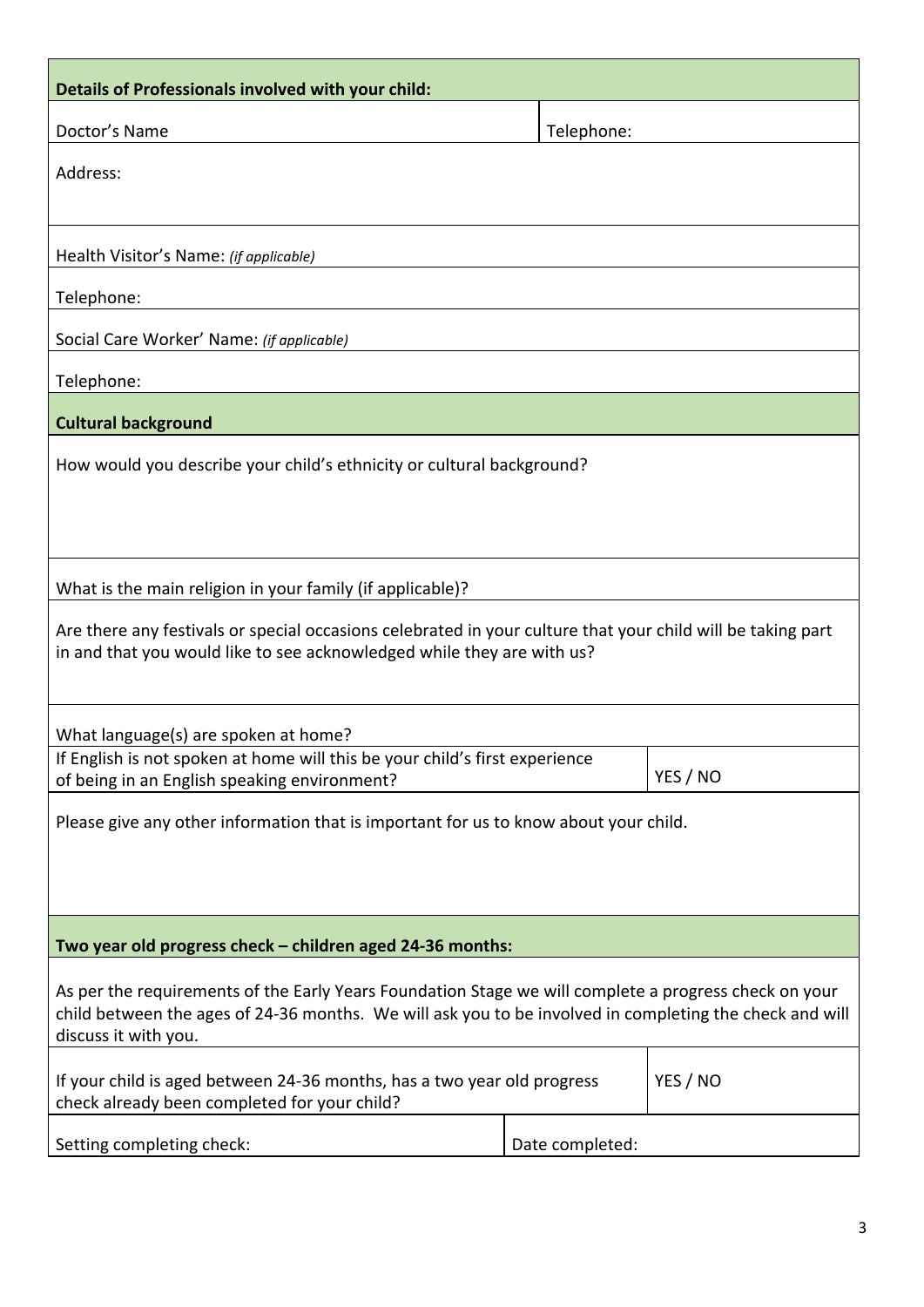| Parental Consents: please delete as necessary                                                                                                                                                                                                                                                                                                                                                                                                                                      |          |
|------------------------------------------------------------------------------------------------------------------------------------------------------------------------------------------------------------------------------------------------------------------------------------------------------------------------------------------------------------------------------------------------------------------------------------------------------------------------------------|----------|
| I consent for my child to be taken out as part of the daily activities of Long Wittenham<br>pre-school (walks etc). I understand that further consent will be requested for major<br>outings.                                                                                                                                                                                                                                                                                      | YES / NO |
| I consent for my child to be photographed and videoed during play at Long<br>Wittenham Pre-school. I understand that these images will be used for Pre-school<br>displays and in Pre-school publicity. This will include Pre-school's website and public<br>Face book page.                                                                                                                                                                                                        | YES / NO |
| I consent for Long Wittenham Pre-school staff to seek emergency medical advice or<br>treatment for my child and to take my child to the nearest Accident and Emergency<br>Unit to be examined or treated or admitted as necessary, on the understanding that<br>every attempt has been made to contact me or I have been informed and am on my<br>way to the hospital. A member of Long Wittenham Pre-school staff will accompany<br>my child and stay with them until my arrival. | YES / NO |
| Tapestry - I consent for Long Wittenham Pre-school to use Tapestry to create an<br>online learning journey for my child. I understand that I will be able to access the<br>information on the Tapestry website.                                                                                                                                                                                                                                                                    | YES / NO |
| Woodland Adventure - I give permission for my child to attend Woodland Adventure<br>sessions and to use tools while at the session on a 1:1 basis (always supervised).                                                                                                                                                                                                                                                                                                             | YES / NO |
| Nappy Changing and Personal Care - I give permission for Long Wittenham<br>Pre-school staff to change my child's nappy and clothing as necessary during the<br>pre-school session.                                                                                                                                                                                                                                                                                                 | YES / NO |
| Sun Cream Application - I give permission for Long Wittenham Pre-school staff to<br>apply either home supplied or pre-school supplied sun cream to my child as<br>necessary.                                                                                                                                                                                                                                                                                                       | YES / NO |
| Signed:                                                                                                                                                                                                                                                                                                                                                                                                                                                                            |          |
| <b>Print name:</b>                                                                                                                                                                                                                                                                                                                                                                                                                                                                 |          |
| Date:                                                                                                                                                                                                                                                                                                                                                                                                                                                                              |          |

**For information on why we request information about you and your child, and how we use it, please see our Privacy Notice which can be found in our Policies and Procedures folder and on the website.**